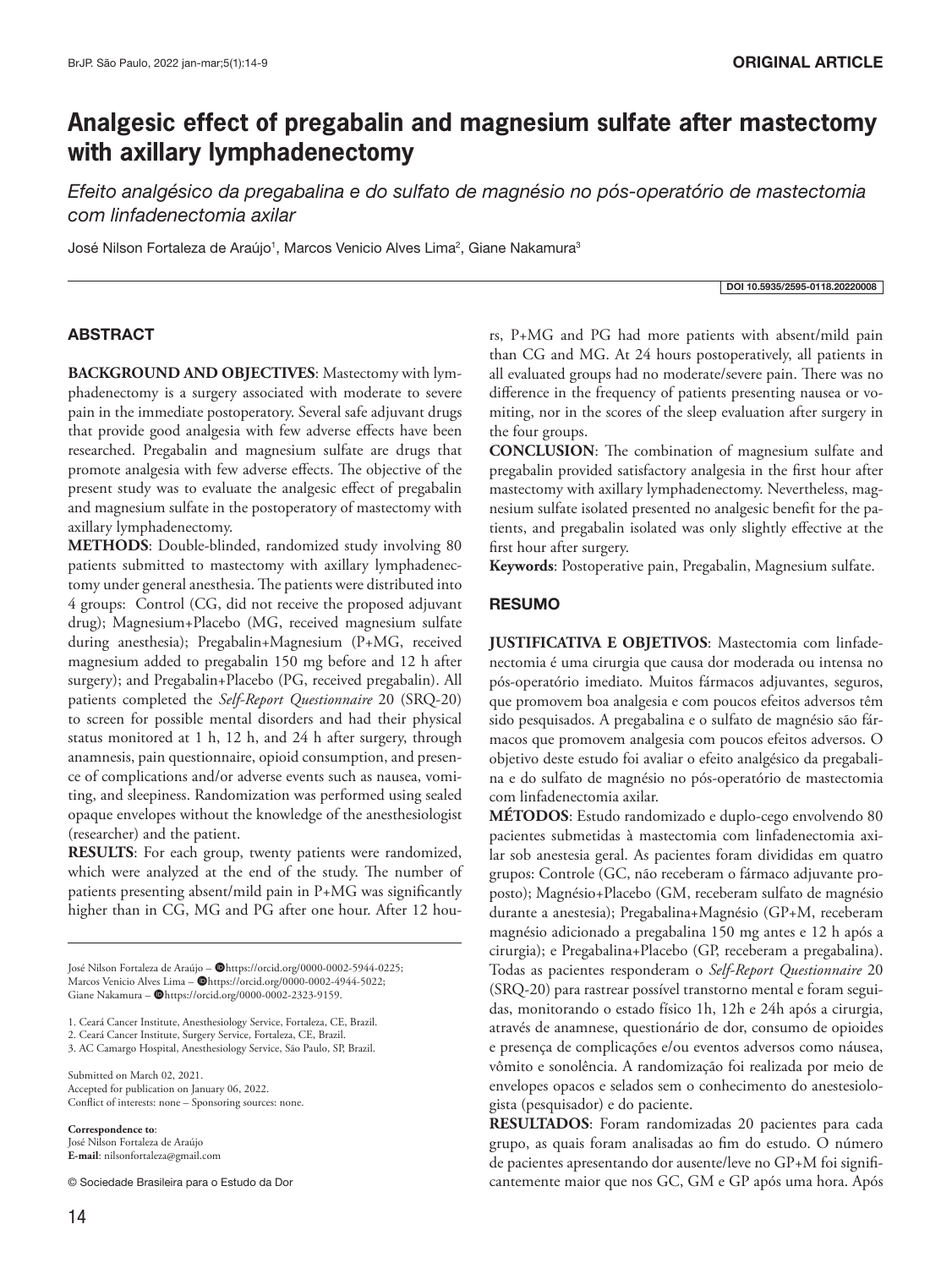12 horas, GP+M e GP apresentaram maior número de pacientes com dor ausente/leve que GC e GM. Em 24 horas do pós-operatório, todos os pacientes de todos os grupos avaliados não apresentaram dor moderada/severa. Não houve diferença na frequência de pacientes apresentando náusea ou vômito, nem nos escores da avaliação do sono após a cirurgia nos quatro grupos.

**CONCLUSÃO**: A associação de sulfato de magnésio e pregabalina causa boa analgesia de mastectomia com linfadenectomia axilar na primeira hora do pós-operatório. No entanto, o uso isolado do sulfato de magnésio não trouxe benefício para analgesia nestas pacientes, assim como a pregabalina sozinha se mostrou pouco efetiva na primeira hora de avaliação.

**Descritores:** Dor pós-operatória, Pregabalina, Sulfato de magnésio.

# INTRODUCTION

Breast carcinoma is the most common cancer in women and one of the two most frequent causes of death related to female ma $lignant~tumor<sup>1</sup>.$ 

The treatment of breast cancer is complex, and many variables must be considered. Of these, the most important is the disease staging, based on the patient's clinical condition. There are three main goals of treatment: to control the local disease, prevent metastasis, and improve the patients' quality of life. The most common therapeutic approaches are radiotherapy, chemotherapy, and surgery, such as mastectomy with axillary lymphadenectomy. Of patients undergoing mastectomy, approximately 50% present moderate pain and about 25% report severe pain during this period<sup> $2,3$ </sup>.

Because postoperative pain (POP) is a multifactorial process, multimodal analgesia is used, which is a type of analgesia that acts in different stages of the nociceptive stimuli conduction pathways and uses several analgesic substances and/or procedures with the objective of increasing the response with lower drug doses, synergistic or additive effect, sparing the use of opioids and thus reducing the unpleasant adverse effects of these substances. Non-steroidal anti-inflammatory drugs (NSAIDs), opioids, gabapentinoid anticonvulsants, antidepressants, glucocorticoids, acetaminophen, N-Methyl-D-Aspartate (NMDA) receptor blocker,  $\alpha_{2}$ -adrenergic agonist, regional analgesic blockade, wound infiltration, and others are used. Nevertheless, the use of all these substances or procedures generates adverse effects such as nausea, vomiting, drowsiness, dizziness, hypotension, and others<sup>4</sup>.

Pregabalin is an anticonvulsant used to treat epilepsy and anxiety and an adjuvant in the treatment of chronic pain<sup>5</sup>. Studies indicate that the antinociceptive action of pregabalin is related to its interaction with the descending noradrenergic and serotoninergic pathways of pain modulation in the spinal cord and that it reduces the release of excitatory neurotransmitters in the spinal cord and in some areas of the brain in a hyperactive neuronal state, such as in neuropathic pain<sup>6</sup>. Pregabalin would be a good option for reducing POP in orthopedic surgeries when used in the perioperative period, reducing the use of opioids and the incidence of chronic pain, despite increasing sedation in some patients<sup>7</sup>. However, there is still no consensus on the dose of pregabalin for the treatment of POP<sup>8,9</sup>.

Magnesium is a natural physiological calcium antagonist and a natural antagonist of NMDA receptors<sup>10</sup>. A meta-analysis on the effect of magnesium as an analgesic adjuvant for abdominal, hysterectomy, and orthopedic surgeries, concluded that magnesium causes decreased opioid use, decreased pain intensity when given intravenously in *bolus* or *bolus* and continuous infusion or continuous infusion only, without causing major changes in the cardiovascular system. The *bolus* dose of magnesium ranges from 30 to 50 mg.kg<sup>-1</sup> and the total dose, when associated with continuous infusion, ranges from 1.03 to 23.5  $g<sup>11</sup>$ .

No studies have been found on the analgesic effect of magnesium and pregabalin sparing the use of opioids in mastectomy with axillary lymphadenectomy.

Pain is an unpleasant and personal sensation, thus it is difficulty to quantify in each patient. There are some pain scales that serve as tools to measure it. Of these scales, the most commonly used are the Visual Analog Scale (VAS), the Numerical Rating Scale, and the Verbal Scale. The Numerical Rating Scale consists of 11 points from 0 to 10, where zero indicates the patient reports no pain and 10 referrers to the worst pain imaginable. It has an advantage over the others because it provides easier data for statistical analysis<sup>12</sup>.

Therefore, the present study's objective was to evaluate the isolated or combined analgesic effect of pregabalin and magnesium sulfate in the postoperative period of mastectomy with axillary lymphadenectomy. Secondarily, the aim was to evaluate the frequency of nausea and/or vomiting in the association of pregabalin and magnesium sulfate; to evaluate the frequency of sleepiness in the association of pregabalin and magnesium sulfate; and to verify the relation of possible mood disorders with pain intensity in the patients.

# METHODS

A randomized, placebo-controlled, parallel, double-blind, four-arm clinical trial. The work was carried out at the Haroldo Juaçaba Hospital - Ceará Cancer Institute. The study sample was screened for patients who would undergo mastectomy with axillary lymphadenectomy. The study was conducted in the operating room, continuing in the recovery room and hospital wards, from March 2015 to November 2017. This clinical trial is registered in the Brazilian Registry of Clinical Trials (ReBEC) under number RBR-59m3sj. All patients signed the Free and Informed Consent Term (FICT). The CONSORT Statement was used for the reporting of this clinical trial.

Eighty women were included, aged 18 years or older; with an indication for mastectomy with axillary lymphadenectomy; in a physical status compatible with the American Society of Anesthesiologist (ASA) I and II classification (healthy patient without organic alterations or with mild or moderate systemic alterations caused by surgical or systemic disease); who had not previously experienced intolerance to pregabalin and/or magnesium; had no history of allergy to ketoprofen and/or dipyrone; had no previous history of liver or kidney disease, or any other disease with contraindications for the use of pregabalin or magnesium; had not consumed opioids 48 h before surgery, and were not on calcium channel blockers. Patients were excluded from the study if they reported an allergic reaction to dipyrone and/or ketoprofen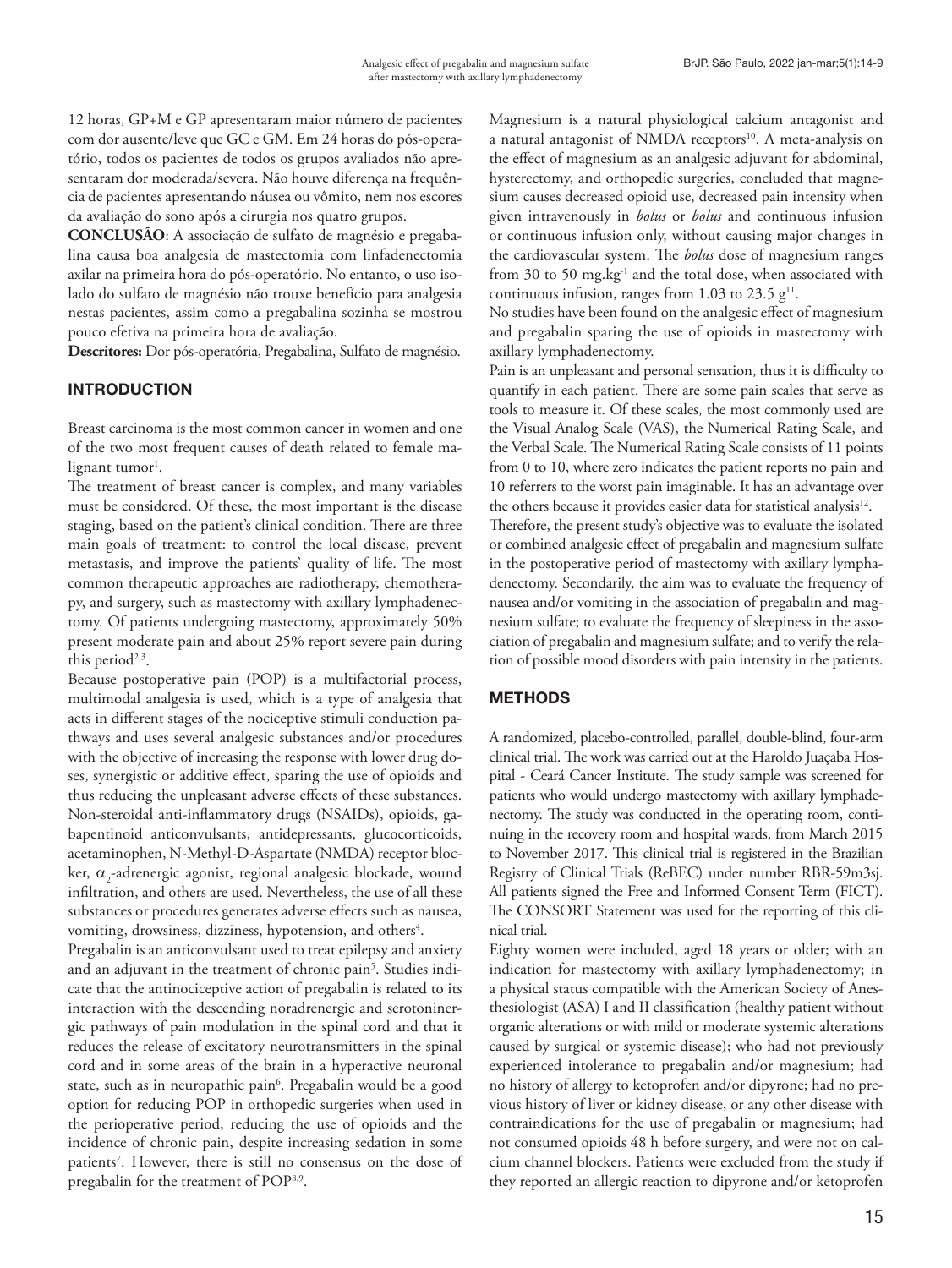and/or pregabalin and/or magnesium sulfate; had any clinical event indicating that the procedure should be interrupted, such as hypotension or severe bradycardia that was difficult to control, except due to withdrawal of the magnesium sulfate infusion.

In the preanesthetic room, the Self-Report Questionnaire 20 (SRQ-20) was applied. Developed by the World Health Organization and validated in Brazil in 1986, the SRQ-20 helps to detect psycho-emotional disorders, such as anxiety or depression, which could cause confounding bias.

After simple randomization with sequentially numbered sealed opaque envelopes one hour before surgery, patients were distributed into four study groups, with 20 participants in each, as follows: PG group (Pregabalin + Placebo) received pregabalin 150 mg orally 90 min before the anesthetic procedure and 12 h after surgery and, during surgery, received saline without magnesium sulfate; MG group (Magnesium + Placebo) received pregabalin placebo 90 min before and 12 h after surgery and, during the induction of anesthesia, received 50 mg/kg of magnesium sulfate intravenously, with maintenance of 10 mg/kg/h; P+MG group (Pregabalin + Magnesium) received pregabalin 150 mg orally 90 minutes before the anesthetic procedure and 12 h after surgery and, during the induction of anesthesia, received 50 mg/kg of magnesium sulfate intravenously, with maintenance of 10 mg/kg/h; and CG group (Control) received pregabalin placebo 90 minutes before and 12 h after surgery and, during surgery, received saline without magnesium sulfate.

All patients underwent the same anesthetic schedule, consisting of midazolam at a dose of 0.03 mg/kg intravenously 30 min before general anesthesia, followed by propofol, fentanyl, remifentanil, cisatracurium, and sevoflurane. A balanced general anesthesia was applied to the patients. The total dose and the time of the last fentanyl administration were recorded at the end of surgery. All patients received dipyrone 20 - 30 mg/kg and ketoprofen 100 mg intravenously after the start of surgery. Any changes in blood pressure (BP), pulse oximetry, heart rate (HR), and capnography were recorded.

In the post-anesthetic recovery room, all patients received analgesic drugs (dipyrone and tramadol) at a pre-established time. The researcher carried out follow-ups during the 24 h period after surgery, monitoring the patient's status at 1, 12, and 24 hours through anamnesis, pain intensity measurement (Numerical Rating Scale), which was the main objective of this study, development of pain symptoms, need for opioid use, and presence of complications and/or adverse events such as nausea, vomiting, and drowsiness by the Ramsay Scale.

In the Ramsay Scale, grade 1 is given to the patient who is agitated; grade 2 to the quiet patient; grade 3 to the drowsy patient who is already responding to commands; grade 4 to the patient who is sleeping but responds quickly to vigorous sound stimulus; grade 5 to the sleeping patient who responds slowly to vigorous sound stimulus; and grade 6 to the patient who is sleeping and does not respond to any stimulus. Furthermore, the absence or presence of nausea or vomiting was correlated with points from zero to 2, where zero is the absence of these symptoms, 1 when the patient feels nausea, and 2 if vomiting is present.

All patients received 1 g of dipyrone intravenously every 6 h in the postoperative period until hospital discharge and received 100 mg of tramadol intravenously, if requested, due to pain, and the time of this drug was recorded for further assessment.

The study was approved by the Research Ethics Committee (CEP – CAAE: 30802414.0.0000.5528).

# **Statistical analysis**

Numerical data were expressed as mean and standard deviation, analyzed by the Kolmogorov-Smirnov test, and compared using ANOVA/Bonferroni (parametric data) or Kruskal-Wallis/Dunn (non-parametric data) tests. Categorical data were expressed as absolute and percentage frequency and compared using the Chi- -square test. The software used was the Statistical Package for the Social Sciences (SPSS) version 20.0 for Windows, adopting a 95% confidence level.

# RESULTS

Demographic characteristics of the study's patients, such as age, weight, height and body mass index, are presented in table 1. The mean anesthesia time (at the time of extubation) and the consumption of fentanyl and sevoflurane are presented in Table 2, with no statistically significant difference between groups. In the CG and PG, there was no magnesium sulfate administration. In the other groups there was no significant difference re-

garding the amount of magnesium administered. In all patients, only the initial dose of muscle relaxant, cisatracurium, was used, with no additional dose during the anesthetic procedure, and all reached TOF>0.9 before the time of extubation (Table 2).

The mean SRQ-20 score also showed no statistically significant difference between the studied groups (p=0.233), namely: CG (5.45±3.73), MG (4.25±2.27), P+MG (3.90±2.65) and PG  $(3.85 \pm 2.11).$ 

Regarding the time to request the first analgesic, tramadol, most patients used the opioid within the first 60 minutes after surgery. However, the groups treated with pregabalin had a higher frequency of patients using tramadol after more than 60 minutes (n=6, 30.0%) than the MG (n=3, 15.0%) and CG (n=0, 0.0%) (p=0.044) (Table 3).

Table 1. Demographic characteristics of patients

| Variables                | Control           | Magnesium<br>+ Placebo | Pregabalin<br>+ Magnesium | Pregabalin<br>+ Placebo | p-value* |
|--------------------------|-------------------|------------------------|---------------------------|-------------------------|----------|
| Age (years)              | $55.50 \pm 11.61$ | $55.20 \pm 14.30$      | $58.40 \pm 11.23$         | $56.90 \pm 12.67$       | 0.843    |
| Weight (kg)              | 66.20±10.73       | $62.80 \pm 8.42$       | $60.75 + 9.68$            | $61.05 \pm 8.18$        | 0.236    |
| High (cm)                | $153.40 \pm 7.35$ | $151.90 + 5.08$        | 150.30±5.48               | $152.55 + 6.34$         | 0.437    |
| BMI (kg/m <sup>2</sup> ) | $28.06 \pm 3.71$  | $27.19 \pm 3.11$       | $26.81 \pm 3.50$          | $26.30 \pm 3.67$        | 0.444    |

BMI = body mass index; \*ANOVA/Bonferroni test (mean±SD).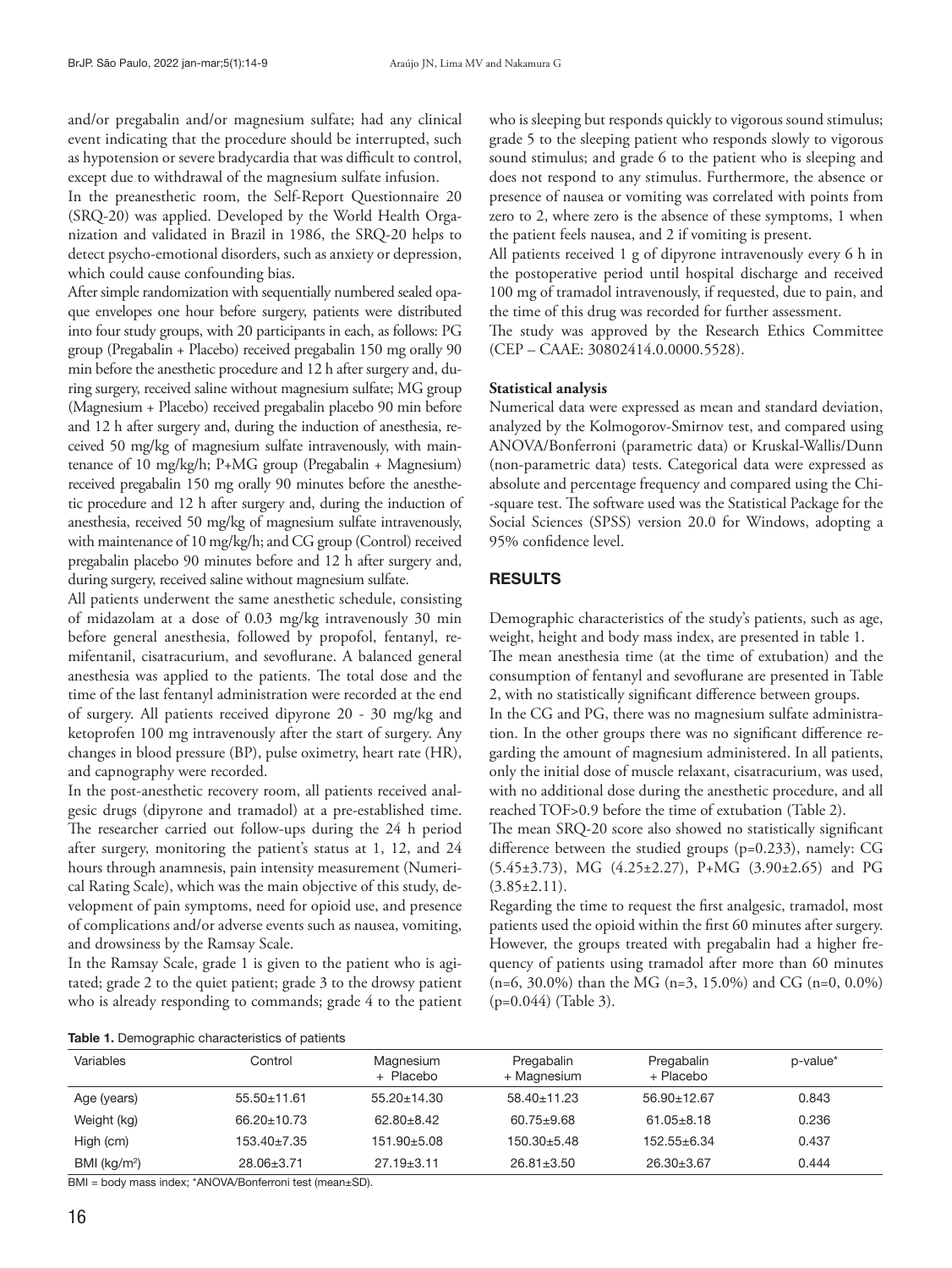| Characteristics of anesthesia | Control            | Magnesium + Placebo  | Pregabalin + Magnesium | Pregabalin + Placebo | p-value |
|-------------------------------|--------------------|----------------------|------------------------|----------------------|---------|
| Sulfate (mg)                  | $0.00 + 0.00$      | $4393.55 \pm 726.52$ | 4223.60+815.32         | $0.00 + 0.00$        | < 0.001 |
| Fentanyl $(\mu g)$            | $206.25 \pm 53.73$ | 222.50+34.32         | $222.50 + 49.93$       | $215.00+32.85$       | 0.600   |
| Sevoflurane (mL)              | $30.75 \pm 8.32$   | $31.25 + 8.72$       | $28.25 \pm 8.63$       | $33.50 \pm 7.80$     | 0.273   |
| Anesthesia time (min)         | $124.50 + 26.70$   | $117.75 + 24.95$     | 115.50±28.42           | $114.00+26.39$       | 0.613   |

#### Table 2. Characteristic of the anesthesia applied in the groups

\*ANOVA/Bonferroni test (mean±SD).

#### Table 3. Time to first request for analgesic

|                               |             |            | Groups                 |                             |                         |         |
|-------------------------------|-------------|------------|------------------------|-----------------------------|-------------------------|---------|
| First analgesic<br>(tramadol) | Total       | Control    | Magnesium +<br>Placebo | Pregabalin $+$<br>Magnesium | Pregabalin +<br>Placebo | p-value |
| Up to 60 minutes              | 65* (81.3%) | 20* (100%) | $17* (85%)$            | 14 (70%)                    | 14 (70%)                | 0.044   |
| More than 60 minutes          | 15 (18.8%)  | 0 (0%)     | 3(15%)                 | $6* (30%)$                  | $6* (30%)$              |         |

\*Chi-square test (absolute and percentage frequency).

The number of patients presenting mild pain, that is, pain intensity from zero to three, in the P+MG was significantly higher than in the other groups after 1 h. After 12 h, the groups P+MG and PG showed more patients with absent/mild pain than the CG and MG groups. At 24 h postoperatively, all patients in all evaluated groups had no moderate/severe pain (Table 4).

There was no difference in the frequency of patients experiencing nausea or vomiting after 1, 12, or 24 h between the groups. There was also no difference in sleep scores between the four groups at 1, 12, and 24 h (Tables 5 and 6).

Taking into account that patients who scored above 7 in the SRQ-20 questionnaire were suspected of having a psycho-emo-

| <b>Table 4.</b> Frequency of pain in the groups according to intensity classification |  |  |  |
|---------------------------------------------------------------------------------------|--|--|--|
|                                                                                       |  |  |  |

| Pain intensity  | Control    | Magnesium + Placebo | Pregabalin + Magnesium | Pregabalin + Placebo | p-value |
|-----------------|------------|---------------------|------------------------|----------------------|---------|
| 1 hour          |            |                     |                        |                      |         |
| Mild            | $0(0\%)$   | 2(10%)              | 11* (55%)              | 4 (20%)              | < 0.001 |
| Moderate/severe | 20* (100%) | $18*(90%)$          | 9(45%)                 | 16* (80%)            |         |
| 12 hours        |            |                     |                        |                      |         |
| Mild            | 11 (55%)   | 10 (50%)            | 19* (95%)              | 19* (95%)            | < 0.001 |
| Moderate/severe | $9*(45%)$  | $10*(50%)$          | 1(5%)                  | 1(5%)                |         |
| 24 hours        |            |                     |                        |                      |         |
| Mild            | 20 (100%)  | 20 (100%)           | 20 (100%)              | 20 (100%)            | 1.000   |
| Moderate/severe | $0(0\%)$   | $0(0\%)$            | $0(0\%)$               | $0(0\%)$             |         |

\*Chi-square test (absolute and percentage frequency).

|                                                      |           |                     | Groups                 |                      |         |
|------------------------------------------------------|-----------|---------------------|------------------------|----------------------|---------|
|                                                      | Control   | Magnesium + Placebo | Pregabalin + Magnesium | Pregabalin + Placebo | p-value |
| 1 hour                                               |           |                     |                        |                      |         |
| $0$ (none)                                           | 8 (40%)   | 13 (65%)            | 17 (85%)               | 14 (70%)             | 0.061   |
| 1 (nausea)                                           | 6 (30%)   | 5(25%)              | 2(10%)                 | 5(25%)               |         |
| 2 (vomiting)                                         | 6 (30%)   | 2(10%)              | 1(5%)                  | 1(5%)                |         |
| 12 hours                                             |           |                     |                        |                      |         |
| $0$ (none)                                           | 20 (100%) | 18 (90%)            | 20 (100%)              | 19 (95%)             | 0.283   |
| 1 (nausea)                                           | $0(0\%)$  | 2(10%)              | $0(0\%)$               | 1(5%)                |         |
| 2 (vomiting)                                         | $0(0\%)$  | $0(0\%)$            | $0(0\%)$               | $0(0\%)$             |         |
| 24 hours                                             |           |                     |                        |                      |         |
| $0$ (none)                                           | 20 (100%) | 20 (100%)           | 18 (90%)               | 20 (100%)            | 0.104   |
| 1 (nausea)                                           | $0(0\%)$  | $0(0\%)$            | $0(0\%)$               | $0(0\%)$             |         |
| 2 (vomiting)                                         | $0(0\%)$  | $0(0\%)$            | 2(10%)                 | $0(0\%)$             |         |
| Chi-square test (absolute and percentage frequency). |           |                     |                        |                      |         |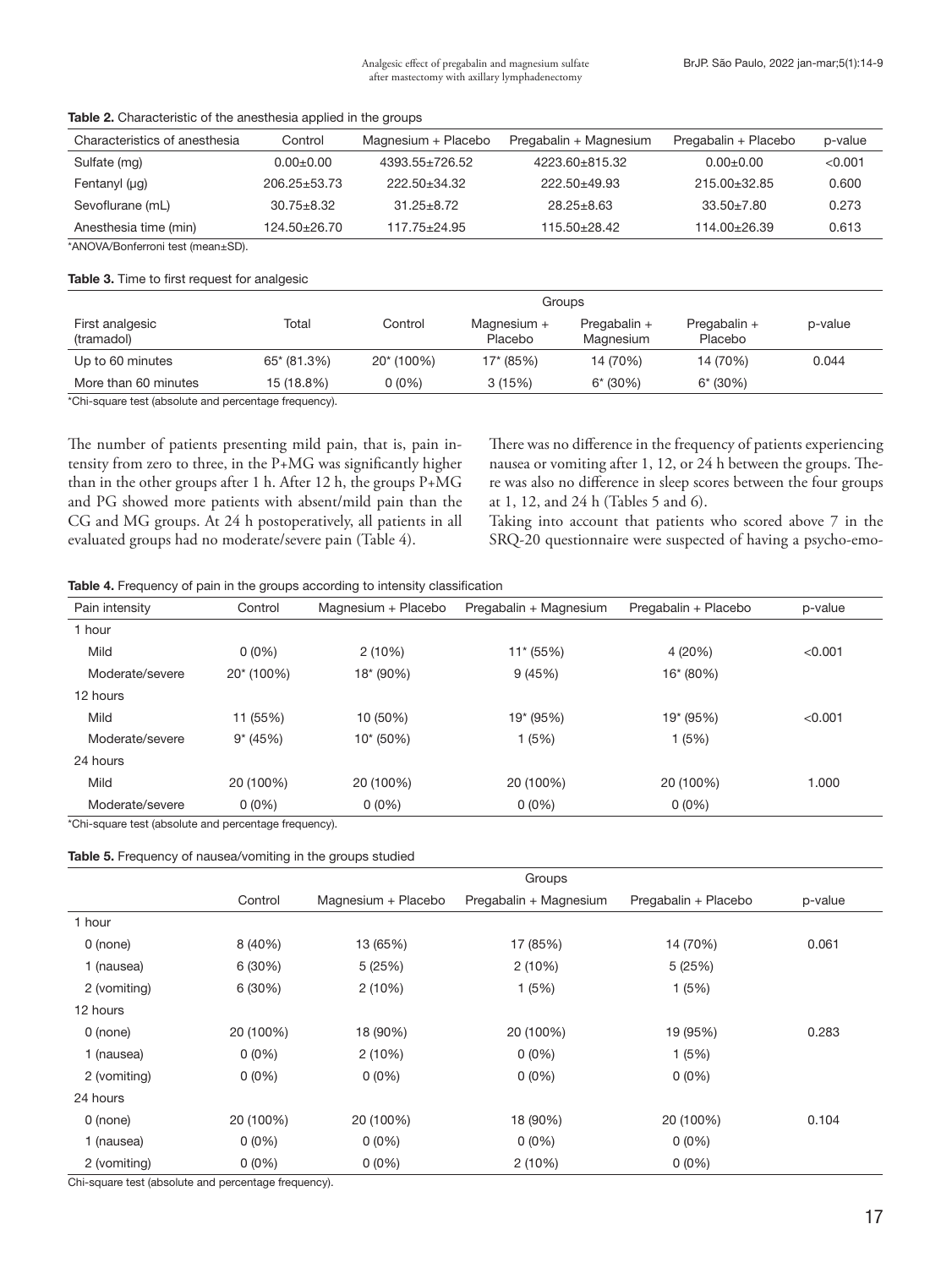|          | Groups    |                     |                        |                      |         |  |  |  |  |
|----------|-----------|---------------------|------------------------|----------------------|---------|--|--|--|--|
| Ramsay   | Control   | Magnesium + Placebo | Pregabalin + Magnesium | Pregabalin + Placebo | p-value |  |  |  |  |
| 1 hour   |           |                     |                        |                      |         |  |  |  |  |
| 1        | 1(5%)     | $0(0\%)$            | 1(5%)                  | $0(0\%)$             | 0.251   |  |  |  |  |
| 2        | 17 (85%)  | 17 (85%)            | 19 (95%)               | 20 (100%)            |         |  |  |  |  |
| 3        | 1(5%)     | 3(15%)              | $0(0\%)$               | $0(0\%)$             |         |  |  |  |  |
| 4        | 1(5%)     | $0(0\%)$            | $0(0\%)$               | $0(0\%)$             |         |  |  |  |  |
| 5        | $0(0\%)$  | $0(0\%)$            | $0(0\%)$               | $0(0\%)$             |         |  |  |  |  |
| 6        | $0(0\%)$  | $0(0\%)$            | $0(0\%)$               | $0(0\%)$             |         |  |  |  |  |
| 12 hours |           |                     |                        |                      |         |  |  |  |  |
| 1        | $0(0\%)$  | $0(0\%)$            | $0(0\%)$               | $0(0\%)$             | 1.000   |  |  |  |  |
| 2        | 20 (100%) | 20 (100%)           | 20 (100%)              | 20 (100%)            |         |  |  |  |  |
| 3        | $0(0\%)$  | $0(0\%)$            | $0(0\%)$               | $0(0\%)$             |         |  |  |  |  |
| 4        | $0(0\%)$  | $0(0\%)$            | $0(0\%)$               | $0(0\%)$             |         |  |  |  |  |
| 5        | $0(0\%)$  | $0(0\%)$            | $0(0\%)$               | $0(0\%)$             |         |  |  |  |  |
| 6        | $0(0\%)$  | $0(0\%)$            | $0(0\%)$               | $0(0\%)$             |         |  |  |  |  |
| 24 hours |           |                     |                        |                      |         |  |  |  |  |
|          | $0(0\%)$  | $0(0\%)$            | $0(0\%)$               | $0(0\%)$             | 1.000   |  |  |  |  |
| 2        | 20 (100%) | 20 (100%)           | 20 (100%)              | 20 (100%)            |         |  |  |  |  |
| 3        | $0(0\%)$  | $0(0\%)$            | $0(0\%)$               | $0(0\%)$             |         |  |  |  |  |
| 4        | $0(0\%)$  | $0(0\%)$            | $0(0\%)$               | $0(0\%)$             |         |  |  |  |  |
| 5        | $0(0\%)$  | $0(0\%)$            | $0(0\%)$               | $0(0\%)$             |         |  |  |  |  |
| 6        | $0(0\%)$  | $0(0\%)$            | $0(0\%)$               | $0(0\%)$             |         |  |  |  |  |

#### Table 6. Frequency of sleepiness in the groups studied

Chi-square test (absolute and percentage frequency).

tional disorder and could have higher pain intensity assessed by the Visual Analog Scale, a comparison was made between these suspected and unsuspected patients and the level of pain reported at each moment assessed.

The presence or absence of suspicion of psycho-emotional disorder did not interfere in the frequency and level of POP in the four experimental groups at any of the moments assessed (Table 7).

# **DISCUSSION**

The association of magnesium sulfate and pregabalin promoted more effective analgesia in the first hour and up to 12 hours after mastectomy surgery with axillary lymphadenectomy. However, the isolated use of pregabalin or magnesium sulfate did not improve the analgesia of these patients in the first postoperative

Table 7. Suspicion of psycho-emotional disorder in the different groups according to pain intensity

|                        | SRQ-20 1 h           |            |          |             | SRQ-2012 h |          |             | SRQ-20 24 h |         |
|------------------------|----------------------|------------|----------|-------------|------------|----------|-------------|-------------|---------|
| Visual analog<br>scale | Unsuspected          | Suspected  | p- value | Unsuspected | Suspected  | p- value | Unsuspected | Suspected   | p-value |
| Control                |                      |            |          |             |            |          |             |             |         |
| Mild                   | $0(0\%)$             | $5(100\%)$ | 1.000    | 8 (53.3%)   | 3(60%)     | 0.604    | 20 (100%)   | 3(60%)      | 1.000   |
| Moderate/severe        | 15 (100%)            | 5 (100%)   |          | 7 (46.7%)   | 2(40%)     |          | 7 (46.7%)   | 2(40%)      |         |
| Magnesium + Placebo    |                      |            |          |             |            |          |             |             |         |
| Mild                   | $2(11.1\%)$          | $0(0\%)$   | 0.805    | 15 (100%)   | 5 (100%)   | 0.237    | 15 (100%)   | 5 (100%)    | 0.474   |
| Moderate/severe        | 16 (88.9%)           | $2(100\%)$ |          | 8 (44.4%)   | $2(100\%)$ |          | 8 (44.4%)   | 2(100%)     |         |
| Pregabalin + Magnesium |                      |            |          |             |            |          |             |             |         |
| Mild                   | 11 (61.1%)           | $0(0\%)$   | 0.189    | 18 (100%)   | $2(100\%)$ | 0.900    | 18 (100%)   | $2(100\%)$  | 1.000   |
| Moderate/severe        | 7 (38.9%)            | $2(100\%)$ |          | 17 (94.4%)  | 2(100%)    |          | 17 (94.4)   | 2(100%)     |         |
| Pregabalin + Placebo   |                      |            |          |             |            |          |             |             |         |
| Mild                   | 18 (100%)            | $2(100\%)$ | 1.000    | 18 (100%)   | $2(100\%)$ | 1.000    | 18 (100%)   | 2(100%)     | 1.000   |
| Moderate/severe        | $0(0\%)$<br>$\cdots$ | $0(0\%)$   |          | $0(0\%)$    | $0(0\%)$   |          | $0(0\%)$    | $0(0\%)$    |         |

\*p<0.05, Fisher's Exact test or Pearson's Chi-square test.